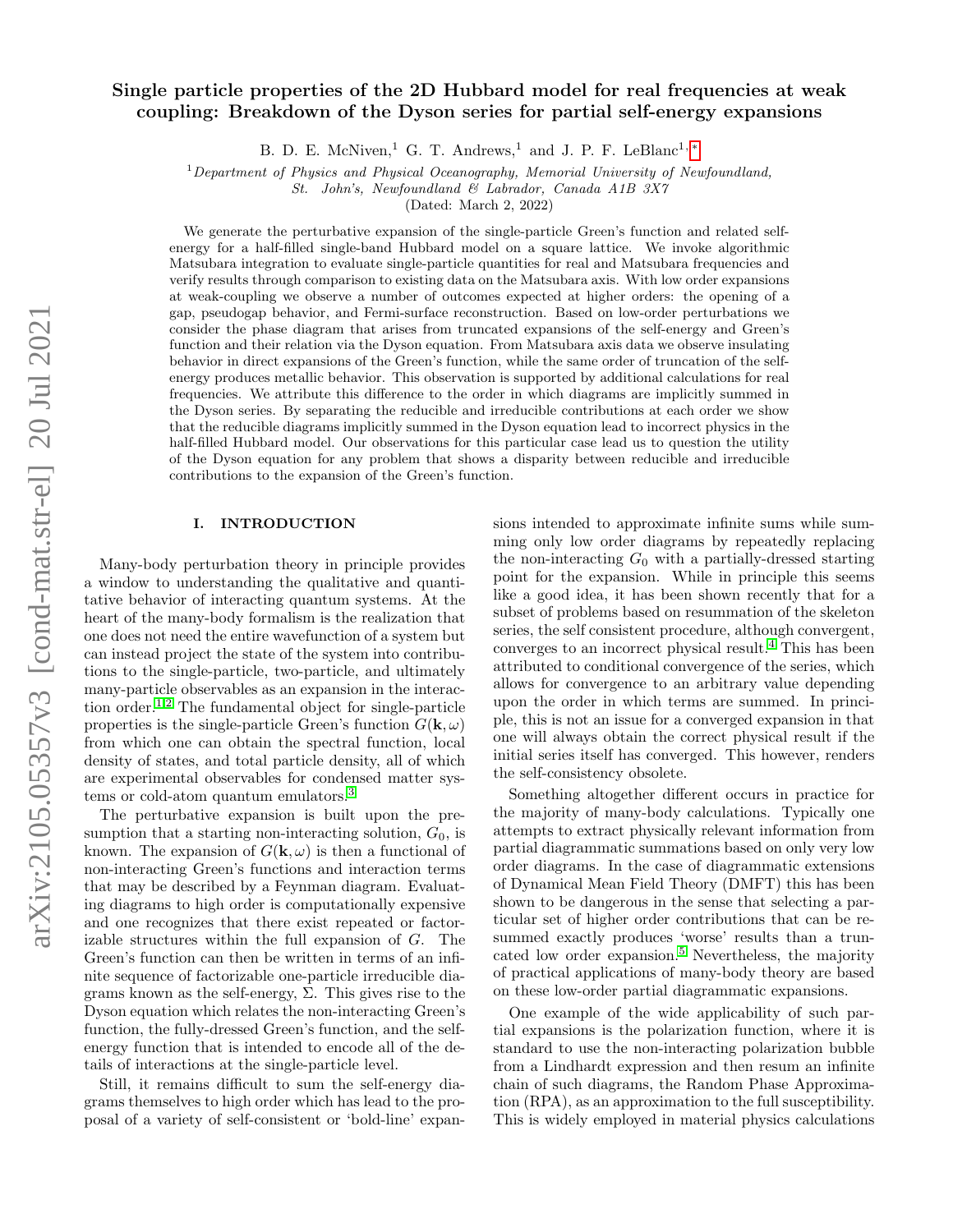based on self-consistent LDA+GW schemes.[6,](#page-8-6)[7](#page-8-7) However, it has been shown rigorously that the RPA approximation while qualitatively correct, is quantitatively wrong by often an enormous margin for model systems such as the uniform electron  $gas^8$  $gas^8$ , as well as for the 2D Hubbard model for the spin-susceptibility<sup>[9](#page-8-9)</sup> when compared to the full expansions.

The deviation of the RPA expansion from the correct answer for the full susceptibility is not unexpected given that the non-interacting bubble on which it is built explicitly neglects correlations. Simply, if one starts by selecting a subset of diagrams that is quantitatively wrong at a given order and then creates an infinite sequence of these possibly incorrect values there should be no expectation that the end result, though well-behaved, is physically correct or relevant. The susceptibility is therefore one example of where an infinite resummation of diagrams based on a partial diagrammatic expansion is performed, not because it is a particularly smart thing to do but purely because it is a thing that can be done.

In this paper, we consider the repercussions of this idea on the Dyson expansion of the Green's function in terms of an infinite resummation of 1-particle irreducible self-energy diagrams. We demonstrate one case of misleading physics for the self-energy expansion for the halffilled 2D Hubbard model on a square lattice. This is only made possible through comparison to extremely high order expansions from state of the art connected determinant method (cDET) from Ref[.10](#page-8-10) that are exact, fullyconverged results in the thermodynamic limit.

In what follows, we compute both the self-energy and Green's function expansions for the 2D square lattice Hubbard model. We employ the method of algorithmic Matsubara integration (AMI) which allows us to evaluate each diagram both for real and Matsubara frequencies.<sup>[11](#page-8-11)</sup> Access to dynamical properties on the real-frequency axis allows us to compute directly the local density of states, in which we find the opening of a gap and reduction of quasiparticle spectral weight as expected from Matsubara axis data. We further find that an expansion of the Green's function for the half-filled Hubbard model, trun-cated at rather low order, exhibits the expected<sup>[10](#page-8-10)</sup> metalinsulator crossover at low temperatures and weak coupling, but that truncating the self-energy at the same order only produces insulating behavior at extremely strong coupling, the latter being an observation that is in agreement with past work.<sup>[12](#page-8-12)</sup> Together, these results suggest a fundamental flaw pervasive in studies of strongly correlated systems, namely the presumption that application of the Dyson expansion is preferable over the truncated expansion of the Green's function - when in this very fundamental weak-coupling case it is not.

## II. MODEL AND METHODS

#### A. Hubbard Hamiltonian

We study the single-band Hubbard Hamiltonian on a  $2D$  square lattice<sup>[13](#page-8-13)</sup>,

$$
H = \sum_{\langle ij \rangle \sigma} t_{ij} c_{i\sigma}^{\dagger} c_{j\sigma} + U \sum_{i} n_{i\uparrow} n_{i\downarrow}, \tag{1}
$$

where  $t_{ij}$  is the hopping amplitude,  $c_{i\sigma}^{(\dagger)}$   $(c_{i\sigma})$  is the creation (annihilation) operator at site  $i, \sigma \in \{\uparrow, \downarrow\}$  is the spin, U is the onsite Hubbard interaction,  $n_{i\sigma} = c_{i\sigma}^{\dagger} c_{i\sigma}$  is the number operator, and  $\langle ij \rangle$  restricts the sum to nearest neighbors for a 2D square lattice resulting in the free particle energy

$$
\epsilon(\mathbf{k}) = -2t[\cos(k_x) + \cos(k_y)] - \mu,
$$

where  $\mu$  is the chemical potential. Throughout we study exclusively the half-filled system which in our convention corresponds to  $\mu = 0$ .

## B. Algorithmic Approach to Evaluation of Feynman Diagrams

Algorithmic Matsubara integration is a recently developed method $11$  that allows us to evaluate the internal Matsubara sums of arbitrary Feynman diagrams symbolically at virtually zero computational expense. For each diagram topology of order m, that we denote  $\zeta_m$ ,<sup>[14](#page-8-14)</sup> the amplitude is given for d-spatial dimensions by a Feynman integral in the form

$$
D_{\zeta_m} = \frac{U^m}{(2\pi)^{nd}\beta^n} \sum_{\{\mathbf{k}_n\}} \sum_{\{\nu_n\}} A_{\zeta} \prod_{j=1}^N G_0^j(\epsilon^j, X^j), \quad (2)
$$

that must be summed over a set of internal Matsubara frequencies  $\{\nu_n\}$  and internal momenta  $\{\mathbf k_n\}$ .  $A_{\zeta}$  is a topology dependent prefactor and the product of  $N$  noninteracting Green's functions  $G_0^j$  that are each given by

$$
G_0^j = \frac{1}{X^j - \epsilon^j},\tag{3}
$$

where  $X^j$  represents the frequency, and  $\epsilon^j$  the energy of each function.  $X^j$  and  $\epsilon^j$  are constructed via sym-bolic representations<sup>[15](#page-8-15)</sup>. For a given diagram with n independent (internal) Matsubara frequencies we define the frequency of each  $G_0^j$  as the linear combination  $X^j =$  $\sum_{\ell=1}^{n+1} i \alpha_{\ell}^{j} \nu_{\ell}$ , where the allowed values for the coefficients  $\alpha_{\ell}^{j}$  are zero, plus one, or minus one. Similarly the free particle energy is  $\epsilon^j = \epsilon(\mathbf{k}_j)$ , where  $\mathbf{k}_j = \sum_{\ell=1}^{n+1} \alpha_\ell^j \mathbf{k}_\ell$ . In this notation  $\nu_{n+1}$  and  $\mathbf{k}_{n+1}$  are the external frequency and momenta,  $\nu_{ext}$  and  $\mathbf{k}_{ext}$  respectively.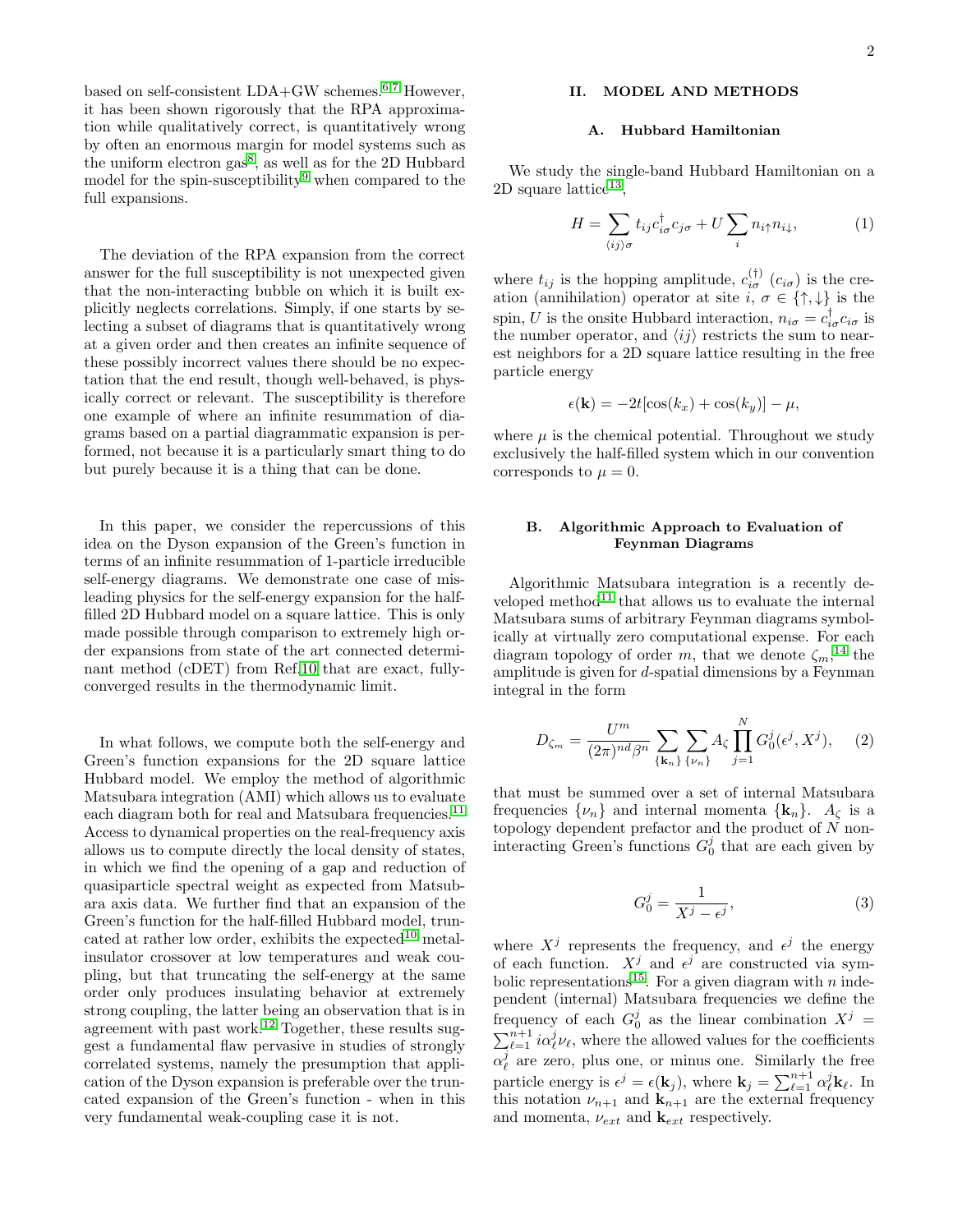The Matsubara summations of a given Feynman diagram are contained in the factor

$$
I_{\zeta_m} = \frac{1}{\beta^n} \sum_{\{\nu_n\}} \prod_{j=1}^N G_0^j(\epsilon^j, X^j). \tag{4}
$$

This allows us to write the contributions from a diagram as

$$
D_{\zeta_m} = \frac{1}{(2\pi)^{nd}} \sum_{\{\mathbf{k}_n\}} \mathfrak{D}_{\zeta_m},\tag{5}
$$

where

$$
\mathfrak{D}_{\zeta_m} = A_{\zeta} U^m I_{\zeta_m}(\{i\nu_{\text{ext}}\}, \{\mathbf{k}_{\text{ext}}\}, \beta, \mu). \tag{6}
$$

 $AMI<sup>11,15</sup>$  $AMI<sup>11,15</sup>$  $AMI<sup>11,15</sup>$  $AMI<sup>11,15</sup>$  provides a tool to evaluate Eq. [\(4\)](#page-2-0). We first generate all diagrams of a given order for an observable of interest and then use AMI to generate an analytic expression in the form of Eq. [6.](#page-2-1) For the 2D model at order m, this effectively resolves one third of the internal integrals leaving only internal momenta to be summed. The resulting integrand,  $I_{\zeta_m}$ , typically contains many terms and is a function of internal momenta, but also external variables, such as temperature or chemical potential, as well as external momenta and external frequencies. The AMI result is an analytic function of the external frequency, which in turn allows us to perform analytic continuation  $i\omega_n \to \omega + i\Gamma$  without having to resort to the ill-conditioned process of numerical analytic continuation.[16–](#page-8-16)[18](#page-8-17)

AMI has disadvantages when compared to state-ofthe-art determinental methods.[19,](#page-8-18)[20](#page-8-19) In our approach diagrams are sampled independently and the diagrammatic space grows dramatically with expansion order and also the number of terms in the AMI result,  $I_{\zeta_m}$ , grows exponentially with expansion order. In the case of the selfenergy expansion, the second order diagram (for which the Matsubara sums can be managed by hand) produces 4 terms. For our calculations, the fourth order contribution to  $\Sigma$  involves 12 diagrams for which the AMI procedure yields a total of 932 analytic terms, while at sixth order there are 515 diagrams resulting in  $\sim 1.1 \times 10^{6}$ analytic terms. The two latter cases generate an impossibly large number of terms to manage by hand and, consequently, this work is only made possible via the AMI procedure<sup>[11](#page-8-11)</sup> or other recently developed algorithmic or analytic schemes $^{21,22}$  $^{21,22}$  $^{21,22}$  $^{21,22}$ . We note that substantial computational savings can be achieved by factorizing and grouping diagrams based on their pole structure, which at half-filling results in groups of equivalent diagrams.[15](#page-8-15) While the computational expense of sampling diagrams individually is large, it affords us the opportunity to dissect contributions from individual diagram groups which cannot be done using determinental methods in which all diagrams of a given order are summed simultaneously.

#### C. Observables

<span id="page-2-0"></span>For this work, we generate the diagrammatic expansion for the Green's function up to 6th order, and separate out the 1-particle irreducible self-energy diagrams. This gives us two routes to access information for singleparticle properties. The first via the direct expansion of the Green's function, that includes all 1-particle reducible and irreducible diagrams, truncated at order n which we will denote  $G^{(n)}$ . Alternatively, we can evaluate only the irreducible self-energy diagrams summed to order  $n, \Sigma^{(n)}$ , and use the Dyson equation to represent the Green's function which we will denote  $G_{\Sigma^{(n)}}$  given by

$$
G_{\Sigma^{(n)}} = \left(G_0^{-1} - \Sigma^{(n)}\right)^{-1}.
$$
 (7)

<span id="page-2-3"></span><span id="page-2-2"></span><span id="page-2-1"></span>Conversely, the same methodology can be applied in reverse. By first truncating the Green's function expansion we can invert the Dyson equation to suggest what the related self-energy, which we denote  $\Sigma_{G(n)}$ , might be via

$$
\Sigma_{G^{(n)}} = G_0^{-1} - \left[ G^{(n)} \right]^{-1}.
$$
 (8)

We therefore have two routes to obtain the Green's function: 1) the direct evaluation of  $G^{(n)}$ , and 2) the evaluation of  $G_{\Sigma^{(n)}}$  via Dyson's equation. Similarly, the inverse procedure provides two representations of the self energy. The Green's function expansion truncated at order n includes all reducible and irreducible diagrams up to order n while the self-energy expansion when coupled with Dyson's equation includes all reducible and irreducible diagrams up to order n and all reducible diagrams at higher order that are comprised of the known diagrams. Regardless of which approach is taken the two representations are equivalent in the  $n \to \infty$  limit, but for a truncated expansion these two schemes amount to summing the same diagrams of the series selected in a different order. In practice, both are obtained from the same information via computation of  $\Sigma^{(m)}$  for  $m \leq n$  from which the truncated expansion of  $G^{(n)}$  can be constructed by including irreducible diagrams as well as all possible combinations of chains of 1-particle reducible self-energy insertions.

This provides an important diagnostic for truncated expansions since deviation of  $G^{(n)}$  from  $G_{\Sigma^{(n)}}$  immediately indicates non-convergence of the series. With this in mind, we present results for the spectral function obtained from the expansion of the Green's function,  $A(\mathbf{k}, \omega) = -\text{Im} G^{(n)}(\mathbf{k}, \omega)$ , along with the equivalent result from the Dyson expansion using a truncated selfenergy,  $A_{\Sigma}(\mathbf{k}, \omega) = -\text{Im}G_{\Sigma^{(n)}}(\mathbf{k}, \omega)$ . We also present results for the density of states,  $N(\omega)$ , which can be obtained from the expansion of the Green's function,  $N(\omega) \ = \ \sum$ k  $A(\mathbf{k}, \omega)$ , where the final momenta summation can be performed simultaneously with the internal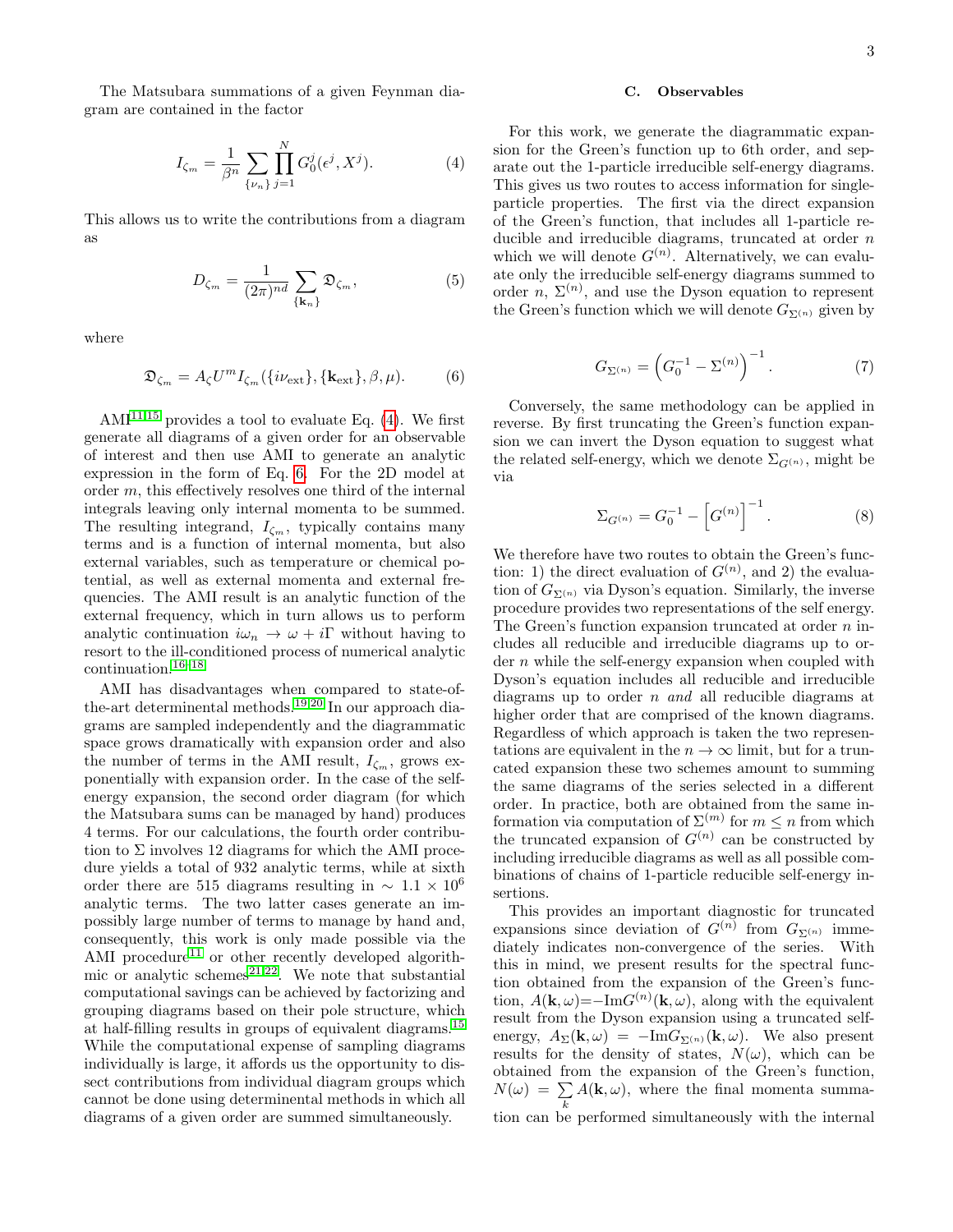momenta summations from the resulting AMI integrand Eq. [\(5\)](#page-2-2).

In line with previous works,  $9,10,23$  $9,10,23$  $9,10,23$  we examine how the difference between the imaginary parts of the selfenergies at the first and second Matsubara frequencies acts as an indicator of non-Fermi-liquid behavior. We compute  $\Delta\Sigma^{(n)}(\mathbf{k}) = \text{Im}\Sigma^{(n)}(i\omega_0, \mathbf{k}) - \text{Im}\Sigma^{(n)}(i\omega_1, \mathbf{k})$  as well as  $\Delta\Sigma_{G^{(n)}}(\mathbf{k}) = \mathrm{Im}\Sigma_{G^{(n)}}(i\omega_0, \mathbf{k}) - \mathrm{Im}\Sigma_{G^{(n)}}(i\omega_1, \mathbf{k})$ for values of  $\beta$  and  $U/t$ . At fixed  $\beta$ , we sweep over values of  $U/t$  to find where  $\Delta \Sigma = 0$ , marking a crossover temperature that we denote  $T_{\Sigma}^*(\mathbf{k})$  and  $T_G^*(\mathbf{k})$  respectively for a particular choice of momenta, k. However, it is important to note that the use of  $\Delta\Sigma$  as a metric for non-Fermi-liquid behavior is only rigorously correct in the  $T\rightarrow 0$  limit.

Throughout, we present results truncated at fourth order and where possible include data at sixth order. We emphasize that even at fourth order, the number of terms to be evaluated is extremely large and the analytic expressions have not been available prior to the advent of AMI.

## III. RESULTS

We show results for  $\Sigma$  and  $\Sigma_G$  for a well established benchmark case in Fig. [1.](#page-4-0) Plotted on the Matsubara axis, this data set at  $U/t = 3$  and  $\beta t = 8.33$  for the antinodal point  ${\bf k}_{an} = (\pi, 0)$  is known to high order from the connected determinant method  $(cDET)^{10,24}$  $(cDET)^{10,24}$  $(cDET)^{10,24}$  $(cDET)^{10,24}$ . Paying special attention to  $\Delta \Sigma = \text{Im}\Sigma(i\omega_0) - \text{Im}\Sigma(i\omega_1)$  we see from the cDET data the characteristic negative value of  $\Delta\Sigma$ , suggesting that the system has non-Fermi-liquid or insulating character. In contrast, we present DMFT results (red curves in Fig. [1\)](#page-4-0) computed using the numerically ex-act continuous time auxiliary field method.<sup>[1](#page-8-1)</sup> We see that the local approximation is insufficient at weak coupling, an issue only recently understood.[9,](#page-8-9)[10](#page-8-10)

Our AMI calculation of  $\Sigma^{(2)}$ ,  $\Sigma^{(4)}$ , and  $\Sigma^{(6)}$  is shown in the left frame of Fig. [1.](#page-4-0) We see that with increasing order the result systematically approaches the cDET benchmark. By sixth order, however, the sign change in  $\Delta\Sigma$  is not evident, and each curve shows a positive  $\Delta\Sigma$  suggestive of metallic behavior. We plot also results from the truncation of the Green's function at order n,  $\Sigma_{G^{(n)}}$ . Starting at second order,  $\Sigma_{G^{(2)}}$  is substantially closer to the cDET benchmark than  $\Sigma^{(2)}$ , particularly at high frequencies. At fourth order,  $\Sigma_{G^{(4)}}$  lies even closer to the cDET benchmark and, more importantly, demonstrates the characteristic non-Fermi-liquid signature of  $\Sigma(i\omega_0) < \Sigma(i\omega_1)$ . Inclusion of sixth-order contributions to  $\Sigma_G$  results in further improvement in the agreement between our result and the benchmark.

This dichotomy of physical outcomes is of course irrelevant in the large n limit. We see that both  $\Sigma^{(n)}$  and  $\Sigma_{G^{(n)}}$  are trending towards the benchmark. What is disconcerting is how different the two approximations are for truncation at low orders and that  $\Sigma_{G^{(n)}}$  is systematically

closer to the correct result than  $\Sigma^{(n)}$ . This difference is in spite of the two schemes requiring precisely the same computational effort - both obtained from knowledge of  $G_0, \, \Sigma^{(2)}, \, \Sigma^{(4)}, \, \text{and} \, \, \Sigma^{(6)}.$ 

To explore this issue further, in Fig. [2](#page-4-1) we present a phase diagram in the  $T-U$  plane and identify the temperature at which  $\Delta\Sigma$  changes sign for the antinodal and nodal momenta,  $\mathbf{k}_{an}$  and  $\mathbf{k}_n$ , respectively. Also shown is cDET data from Ref[.10](#page-8-10) for nodal and antinodal momenta. This benchmark has several key features present at both nodal and antinodal points: 1) at low temperature the nodal and antinodal crossovers merge and suggest a critical interaction strength at  $T/t = 0$  of  $U_c < 1.3$ ; 2) a turning point above some temperature at a maximal value of  $U/t$ ; 3) a high temperature intercept in the  $U/t \rightarrow 0$  limit.

We truncate our calculations at fourth order and construct a phase diagram from both  $\Sigma^{(n)}$  [left frame] and  $\Sigma_{G^{(n)}}$  [right frame]. Considering first  $T^*_{\Sigma^{(4)}}$ , we see that our data merges with the high-temperature crossover for small values of  $U/t$ . However, unlike the cDET benchmark,  $T_{\Sigma^{(4)}}^*$  does not show a turning point for either nodal or antinodal points and therefore also does not show a low temperature crossover. This observation is consistent with the absence of a downturn in  $\Sigma^{(4)}$  in Fig. [1](#page-4-0) as well as with past studies of 4th order expansions based on Mat-subara axis data.<sup>[12](#page-8-12)</sup>. For  $\mathbf{k}_{an}$  we also compute  $T^*_{\Sigma^{(6)}}$  shown as green circles at  $\beta t = 8.33, 10$  and 20. We see that the sixth order results has shifted significantly toward lower values of  $U/t$  - while at fourth order a crossover requires critical interaction strengths  $U_c/t > 6$ , at sixth order  $U_c/t \sim 2.6$  at our lowest temperature shown,  $\beta t = 20$ .

The story is quite different for the same phase diagram generated from the Green's function expansion  $T^*_{G^{(n)}}$ . At fourth order we see that  $T^*_{G^{(4)}}(\mathbf{k}_{an})$  precisely follows the cDET result over the range  $0.37 \geq T/t \geq 0.18$ , below which deviations are seen between the two sets of results. The key characteristic that is recaptured is the reentrant turning point and low temperature crossover. This crossover shows a monotonically decreasing critical  $U/t$  for decreasing temperature and persists to our lowest accessible temperature of  $\beta t = 80$  at  $U/t \sim 1.6$ .  $T^*_{G^{(4)}}(\mathbf{k}_n)$  shows behavior similar to that of  $T^*_{G^{(4)}}(\mathbf{k}_{an}),$ but with considerably larger deviation from the benchmark results. This suggests that the convergence properties of the nodal and antinodal points may be substantially different and that the nodal point requires relatively larger-order diagrams to converge. Finally, our calculation of  $T^*_{G^{(6)}}(\mathbf{k}_{an})$  substantially improves upon  $T_{G^{(4)}}^*(\mathbf{k}_{an})$  converging with the benchmark, here shown down to  $\beta t = 20$ .

From Fig. [2,](#page-4-1) we see that the result from the direct expansion  $G^{(n)}$  shows results that are systematically closer to the benchmark than results from  $\Sigma^{(n)}$ . This remains true throughout the phase diagram and is consistent with the behavior seen at the single point  $(U/t = 3$ ,  $\beta t = 8.33$ ) shown previously in Fig. [1.](#page-4-0) Particularly, above  $T/t = 0.18$ , the antinodal behavior at fourth order is in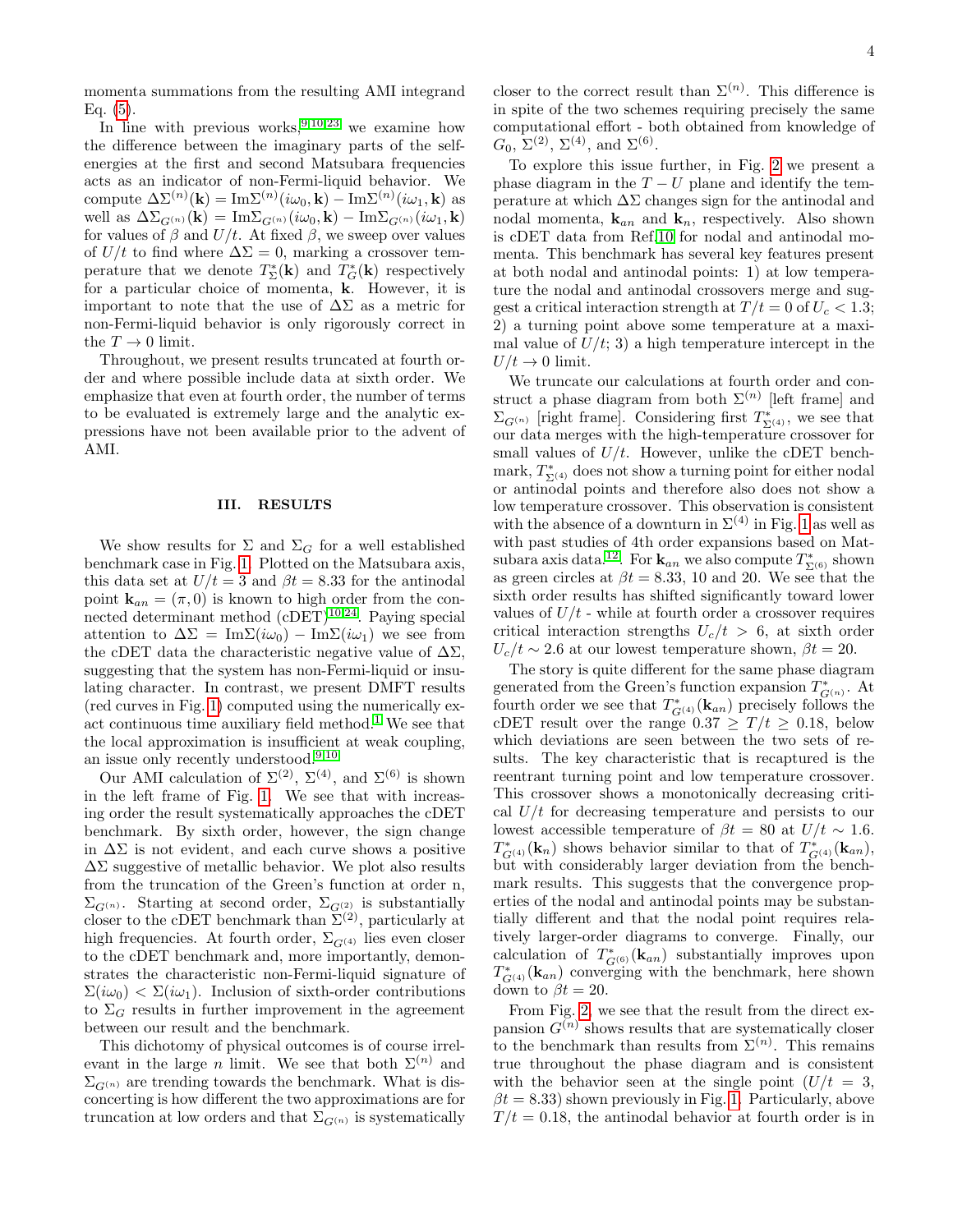precise agreement with the benchmark. The observation of a crossover based on Matsubara axis data leads to the obvious question as to how well this phase diagram is reflected in real-frequency properties since the observation that a sign change in  $\Delta\Sigma$  relates to non-Fermi-liquid behavior has only previously been examined from Mat-subara data via numerical analytic continuation.<sup>[25](#page-8-24)</sup>

In Fig. [3,](#page-5-0) we compute the density of states  $N(\omega)$  from  $\text{Im}G^{(4)}(\mathbf{k}, \omega + i\Gamma)$  shown as a function of  $\omega$  for increasing values of  $U/t$ . We use a moderate broadening of  $\Gamma/t =$ 0.125 that acts as a numerical regulator required for the integration of Eq. [\(5\)](#page-2-2), the overall impact of which is to soften features smaller than  $\Gamma/t$ . For example, at  $U/t = 0$ the value of  $\Gamma$  suppresses the van Hove singularity but is otherwise inert. We see that as  $U/t$  increases there is a suppression of states near the Fermi level at frequencies  $|\omega|$  < 0.25. For  $U/t > 3$ ,  $N(\omega)$  exhibits a minimum at  $\omega = 0$  and a linear in  $|\omega|$  behavior indicative of a d-wave gap that plateaus and exhibits a ringing or peak-diphump structure from  $|\omega| = 0.3 \rightarrow 0.5^{26}$  $|\omega| = 0.3 \rightarrow 0.5^{26}$  $|\omega| = 0.3 \rightarrow 0.5^{26}$  Such behavior is considered a sign of strong boson mediated interactions and can be related through a derivative of  $N(\omega)$  to the  $\alpha^2 F$  coupling amplitude<sup>[27,](#page-8-26)[28](#page-8-27)</sup> which in this case would be spin-fluctuations that are known to cause pseudogap behavior.[23](#page-8-22)[,29](#page-8-28)

To facilitate comparison with the phase diagram of Fig. [2,](#page-4-1) we show in the inset of Fig. [3](#page-5-0) the value of  $N(0)$  as a function of  $U/t$  at  $\beta t = 5$ . Comparing that data to the Matsubara data in Fig. [2](#page-4-1) we see that the  $k_{an}$  crossover that occurs at  $U/t = 3$  corresponds well with the decrease in  $N(0)$ . From the inset we see that  $N(0)$  tends to zero around  $U/t = 3.7$ , a value only marginally higher in  $U/t$  than the nodal crossover result from cDET beyond which the system should be insulating. Overall, there is a clear correspondence between the real frequency density of states and the Matsubara axis phase diagram.

Returning to the deviation between the  $G^{(n)}$  and  $\Sigma^{(n)}$ expansions, in Fig. [4](#page-5-1) we now invert the comparison and plot the spectral functions from  $G^{(n)}$  and  $G_{\Sigma^{(n)}}$  obtained from Eq. [8,](#page-2-3) truncated at fourth order, on the real frequency axis at the antinodal momentum point.  $A(\mathbf{k}_{an}, \omega)$ and  $A_{\Sigma}(\mathbf{k}_{an}, \omega)$  are plotted in the left and right frames, respectively, for increasing values of  $U/t$ . At  $U/t = 1$ , the results are identical between the two frames, suggesting that the series is converged. We see deviations emerging above  $U/t = 2$ , where  $A_{\Sigma}(\mathbf{k}, \omega)$  broadens but remains a single peak while  $A(\mathbf{k}, \omega)$  begins to form a characteristic lower and upper Hubbard band with a remnant  $\omega = 0$ quasiparticle peak. otherwise inert. We see that as  $U/t = 0$  calculation should be an<br>imparession of states more the Fermi level at frequencies a<br>
sequence of a dense in the set of the syre ( $U$ , bein impair and  $\omega = 0$  and a linear in  $|\omega|$ 

The data for  $A(\mathbf{k}, \omega)$  and  $A_{\Sigma}(\mathbf{k}, \omega)$  further corroborates behaviour shown in Figs. [1](#page-4-0) and [2,](#page-4-1) that the truncated expansion  $G^{(n)}$  shows correct insulating behavior while  $G_{\Sigma^{(n)}}$  does not. This suggests that the physics contained in the two expansions is vastly different. Further, we emphasize that the left and right frames of Fig. [3](#page-5-0) are not the same above  $U/t = 1$ , suggesting that the expansion at fourth order has not converged. While this means

<span id="page-4-0"></span>

Figure 1: Second, fourth, and sixth order self-energies obtained directly  $(\Sigma, \text{ left})$ , and from inverting Dyson's equation ( $\Sigma_G$ , right) at  $U/t = 3$ ,  $\beta t = 8.33$ ,  $\mu = 0$  for the antinodal momenta  $\mathbf{k} = (\pi, 0)$ . Shown for reference are DMFT results and benchmark results from cDET taken from Ref. [10.](#page-8-10)

<span id="page-4-1"></span>



titatively correct, this does not preclude us from asking the question as to which of the two is closer to the correct result. Based on our understanding of Fig. [2,](#page-4-1)  $A(\mathbf{k}_{an}, \omega)$ from  $G^{(n)}$  is consistent with the cDET reference data while  $A_{\Sigma}(\mathbf{k}_{an}, \omega)$  is not. We revisit and explain this effect in Section [IV.](#page-6-0)

In Fig.  $5(a)$  and (b), we consider the spectral function at the Fermi level,  $\omega \to 0 + i\Gamma$ , as a function of  $\mathbf{k} = (k_x, k_y)$  on a high resolution 65 × 65 momentum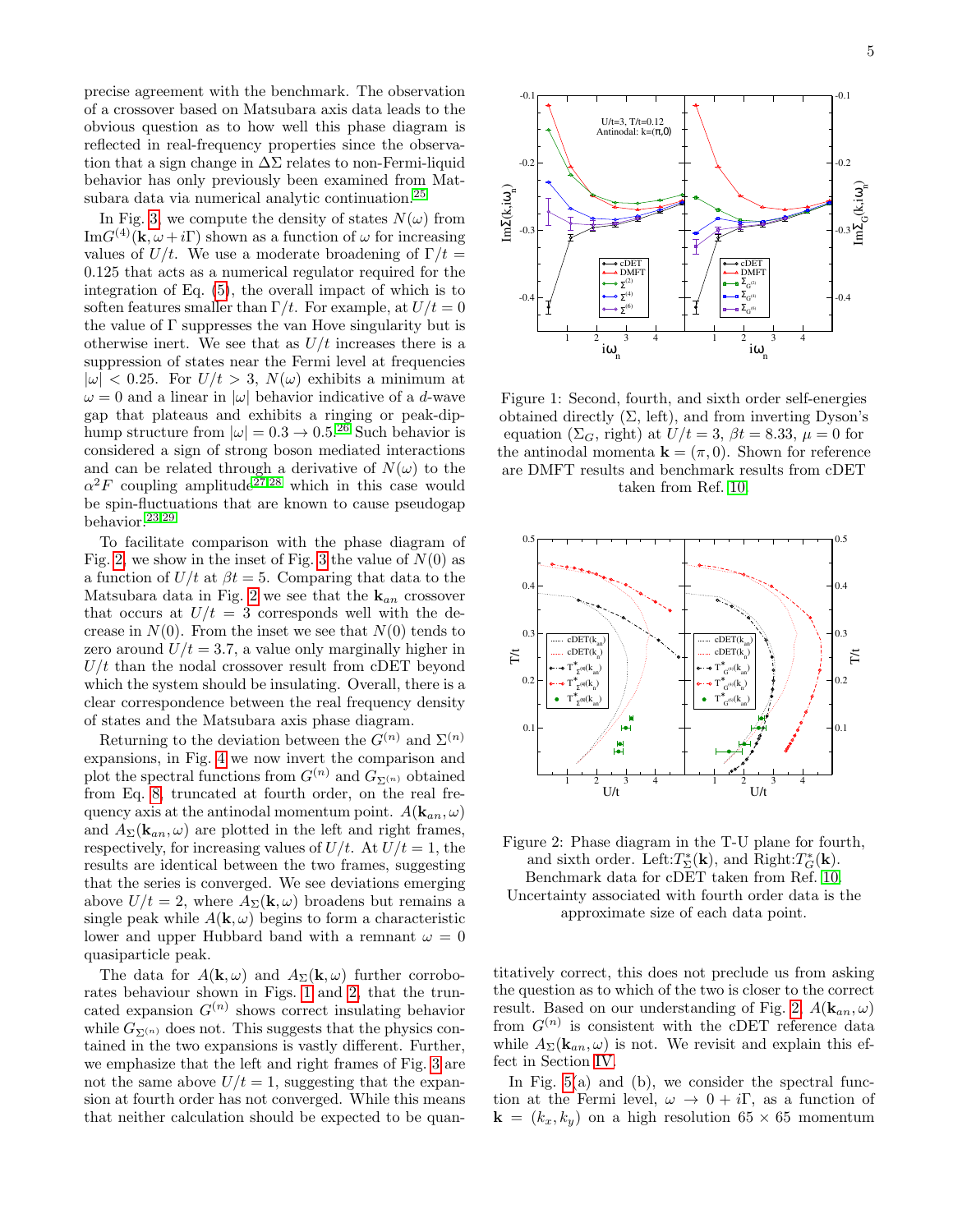<span id="page-5-0"></span>

Figure 3: Density of states  $N(\omega)$  for  $\beta t = 5$  at varying U/t values. Inset shows the density of states at  $\omega = 0$ for  $\beta t = 5$ . A broadening of  $\Gamma/t = 0.125$  is used in the analytic continuation.

<span id="page-5-1"></span>

Figure 4: Spectral function at the antinodal point calculated directly from the Green's function (left,  $A(\mathbf{k}, \omega)$  and from the self-energy via Dyson's equation (right,  $A_{\Sigma}(\mathbf{k}, \omega)$ ). A broadening of  $\Gamma/t = 0.125$  is used in the analytic continuation.

grid. Due to the large number of points we truncate the Green's function at fourth order. We present results for two representative interaction strengths:  $U/t = 2$  and  $U/t = 3.5$ . We see that at  $U/t = 2$ , there is a well defined Fermi surface comprised of a single spectral peak throughout the Brillouin zone. With an increase in interaction strength to  $U/t = 3.5$ , the picture changes to include three spectral peaks, one along the original Fermi surface, and two beginning to form on either side of the original Fermi surface. Since these peaks occur at the

<span id="page-5-2"></span>

Figure 5: Top:  $-\text{Im}G(k_x, k_y, \omega = 0)$  for  $\beta = 5$  for  $U/t = 2$  (a) and  $U/t = 3.5$  (b) at half-filling  $\mu = 0$ . Bottom: Real and imaginary part of the Green's function for cuts along:  $\mathbf{k}_1 : (k_x, k_y = k_x) = (0, 0) \rightarrow (\pi, \pi)$  and  $\mathbf{k}_2 : (k_x = 0, k_y) = (0, 0) \rightarrow (0, 2\pi).$ 

same energy, they should not be confused with the upper and lower Hubbard bands that form as a function of energy as in Fig. [4.](#page-5-1) Here, the peaks represent a shift in spectral weight in momenta rather than in energy.

We also present results as a function of momentum for paths through the Brillouin zone, shown in Fig.  $5(c) \rightarrow (f)$ , for increasing values of  $U/t$  at fixed temperature. We present two cuts: the first along the nodal direction from  $\mathbf{k}_1 = (0,0) \rightarrow (\pi, \pi)$  (frames (c) and (d)), and the second along the antinodal direction from  $\mathbf{k}_2 = (0,0) \rightarrow (0,2\pi)$ (frames (e) and (f)). Along the  $k_1$ -direction, shown in Fig. [5\(](#page-5-2)d), there remains a single peak in the vicinity of  $(\pi/2, \pi/2)$ . We see that increased interaction strength reduces the peak amplitude but otherwise it is virtually unchanged. The behavior of  $\text{Re}G$  in frame (c) is similarly simple showing a loss of peak amplitude and slight change of slope near  $\omega = 0$  and further shows a single sign change across  $(\pi/2, \pi/2)$ . In contrast, the path along  $\mathbf{k}_2$ in Fig. [5\(](#page-5-2)f) shows a reduction in peak amplitude as well as spectral weight followed by additional peaks at incommensurate wave-vectors above  $U/t = 3$ . These appear at a shift  $\delta \sim 0.51$  above/below and left/right of the point  $(0, \pi)$ . Moreover, in Fig. [5\(](#page-5-2)e) the real part of the Green's function for the antinodal cut shows that the reduction of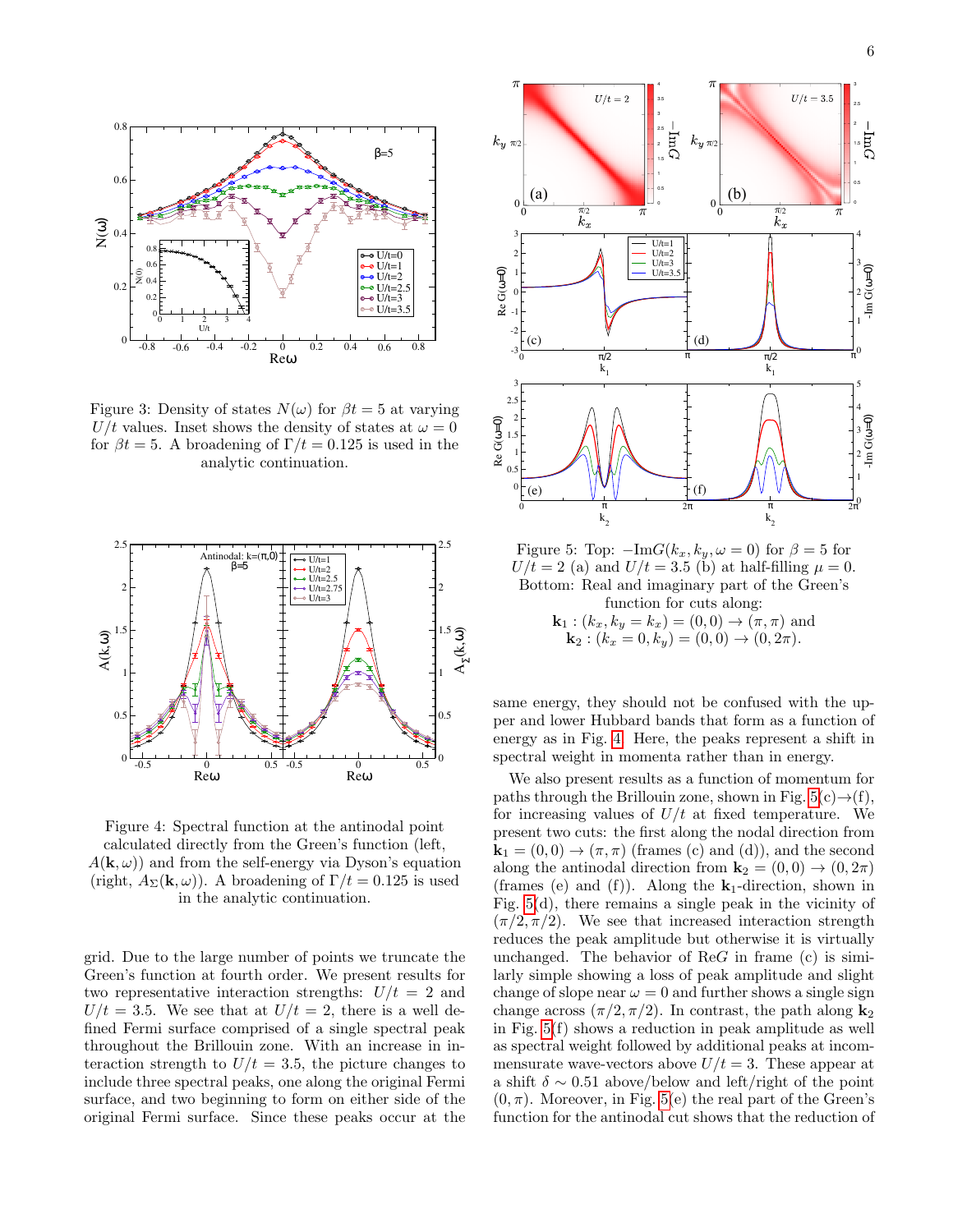<span id="page-6-1"></span>

| Order | $n_{\Sigma}$   | $n_G$ | $n_{\rm red}$ | $^{\rm n}$ red |
|-------|----------------|-------|---------------|----------------|
|       |                |       | 0             |                |
| 3     | $\overline{2}$ | 2     | 0             |                |
| 4     | 12             | 13    |               | 7.7            |
| 5     | 70             | 74    |               | 5.4            |
| 6     | 515            | 544   | 29            | 5.3            |
|       | 4264           | 4458  | 194           | 4.4            |

Table I: Order by order counting of diagrams in the self-energy expansion,  $n_{\Sigma}$ , Greens function expansion,  $n<sub>G</sub>$ , and the number reducible diagrams that account for the difference,  $n_{\text{red}}$ .

states coincides with a dip in  $\text{Re}G^{(4)}$  to take on negative values at  $(0, \pi \pm \delta)$ .

There is a long history of phenomenology of pseudogap physics and its connection to Fermi surface reconstruction that extends from the the mean-field level $30-33$  $30-33$  to exchange coupling<sup>[34](#page-8-31)</sup>, including also DQMC and cluster-DMFT methods<sup>[35](#page-8-32)[,36](#page-8-33)</sup>. In the latter case, all previous calculations have been restricted to analysis based on numerical analytic continuation schemes of Matsubara axis data or indirect observation from other quantities. In our results, we see directly for the evaluation of the spectral density in real frequencies evidence of Fermi surface reconstruction.<sup>[37](#page-8-34)</sup> The sign change in ReG is an indicator of a change in character of states from hole-like to electron-like, similar to electron/hole pockets observed in phenomenological models.[30](#page-8-29)[,38](#page-8-35) Qualitatively, our results suggest that Fermi surface reconstruction can occur at arbitrarily weak interactions and coincides with the antinodal non-Fermi-liquid crossover identified in Ref. [10](#page-8-10) shown to originate from strong spin-fluctuations. $9$  These calculations at fourth order are approximate at this value of  $\beta t = 5$ , and while higher order results are extremely expensive, they are in principle possible within the same AMI framework. Extending this work to higher order and improving convergence of the integration of internal parameters will be necessary to make quantitative conclusions about the nature of Fermi surface reconstruction in the 2D Hubbard model.

#### <span id="page-6-0"></span>IV. DISSECTING THE DYSON EXPANSION

In this section, we illustrate the reason for fundamentally different physics in the direct expansion of  $G^{(n)}$  as compared to obtaining  $G_{\Sigma^{(n)}}$  from Dyson's equation. To streamline discussion, we consider the direct contribution of each diagram to a particular observable, the imaginary Green's function at the antinodal momentum for the zeroth Matsubara frequency. We will see that a pattern emerges which clearly separates the reducible contributions included in the Dyson series from the irreducible contributions that are neglected at each order.

First, we consider for the Hubbard interaction the number of diagrams in each expansion, enumerated in Table [I.](#page-6-1) After absorbing tadpole diagrams, the number

of terms in the self-energy expansion is given by  $n_{\Sigma}$ . Similarly, the number of diagrams in the Green's function expansion is given by  $n<sub>G</sub>$ . The difference between the two values is the number of 1-particle reducible diagrams nred of that order, each of which is comprised of combinations of self-energy insertions of lower order. It is therefore the set of nred diagrams that are implicitly resummed at a particular order when one calculates the self-energy and then employs the Dyson equation. For example, if one truncates the self-energy expansion at fourth order and then utilizes Dyson's equation, the effective contribution at sixth order is the sum of  $n_{\text{red}} = 29$  diagrams out of a possible n<sub>G</sub> = 544 diagrams, only  $\sim$  5% of the diagrams. This disparity between the number of diagrams included in the Dyson expansion and the full number of diagrams at each order does not obviously change with truncation order. This is illustrated in the final column of Table [I,](#page-6-1) the value of n<sub>red</sub>/n<sub>G</sub> remains small at ~ 5%. This means that for any self energy expansion truncated at order  $m$ , the application of the Dyson's equation only accounts for  $\sim$  5% of the diagrams at order  $m+1$  ( $m+2$  in the case of half-filling where odd orders vanish). The fact that the fraction of included diagrams is small is not necessarily problematic so long as those  $n_{\text{red}}$  diagrams are the dominant contribution.

We probe this issue in detail in Fig. [6](#page-7-0) where we plot the negative imaginary part of  $G^{(4)}$  (left frame) and  $G^{(6)}$ (right frame) broken into contributions from reducible and irreducible diagrams. Shown as a function of inverse temperature for the zeroth Matsubara frequency, a positive value is indicative of metallic behavior while a negative value suggests insulating behavior. At 4th order the reducible and irreducible contributions are comparable in magnitude but opposite sign for all values of  $\beta t$ . Below  $\beta t = 1$  the two contributions merge, but tend to zero suggesting that neither contribution is important for temperatures above  $T/t = 1$ . At 6th order we again see that the reducible and irreducible contributions have opposite signs and below  $\beta t \approx 6$  both contributions are negligible. Since we are comparing coefficients of the same order - carrying the same factors of  $U^m$  - this disparity in value is not interaction strength dependent, and exists for all choices of  $U/t$ .

In order for Dyson's equation to have utility, the sum of reducible diagrams would need to be the dominant contribution to the total result. If this were the case, then the infinite sequence of reducible terms generated by Dyson's equation would provide for free a good approximation of very high order terms. Interpreting the results of Fig. [6](#page-7-0) we see that there is no temperature at which the reducible diagrams are the dominant contribution. We see that systematically, order by order, the reducible contributions are not a good representation of the total. This does not appear to change as order increases and we expect that, for fixed temperature, this disparity in value will continue until both the reducible and irreducible contributions at the next order are negligible.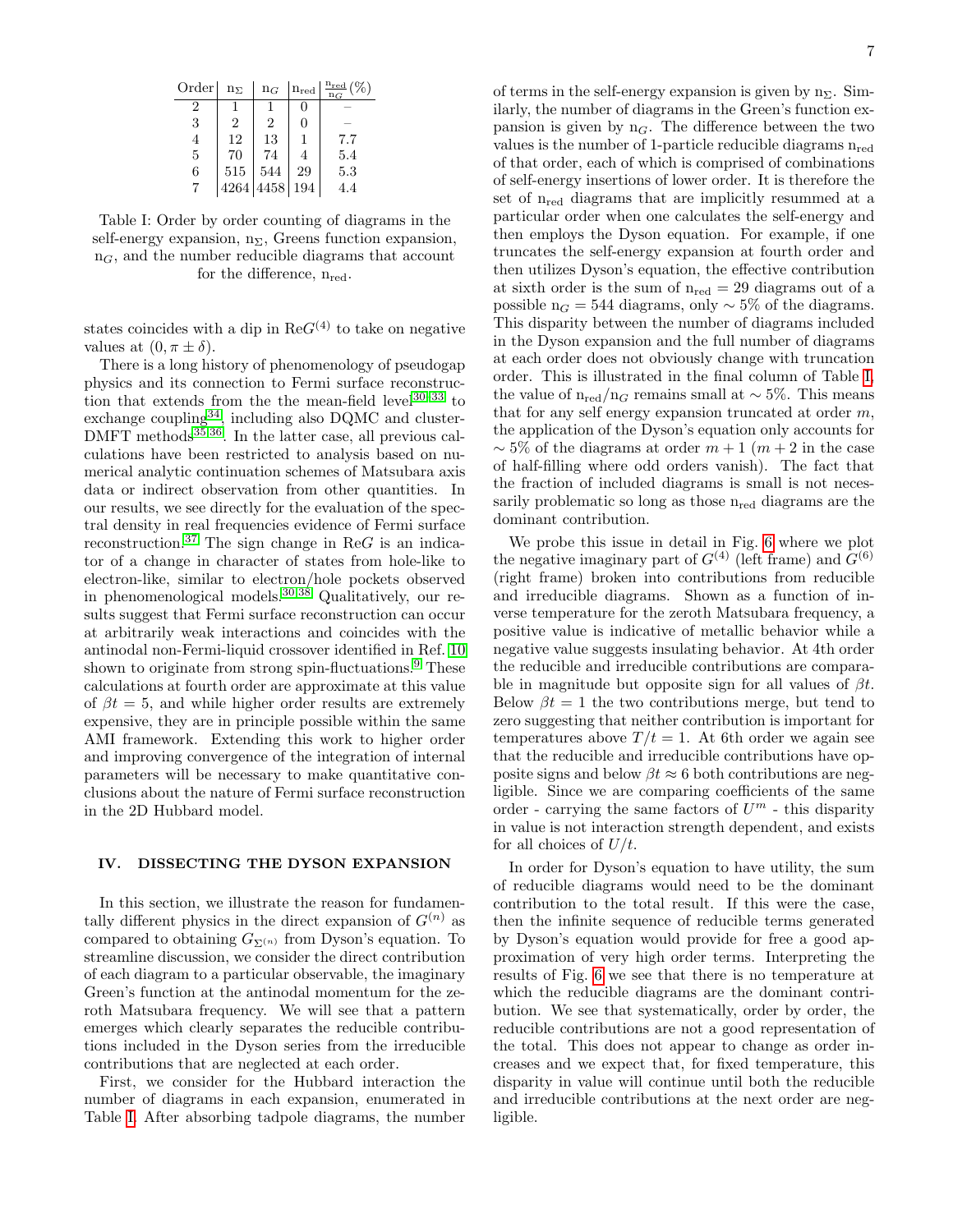<span id="page-7-0"></span>



The basic logic of the Dyson series is that it should be preferable to include some higher order terms rather than none. We see instead that it is systematically preferrable to not include those terms. This suggests that there is no advantage to employing Dyson's equation for this problem - the Hubbard interaction at weak coupling and low temperatures. This does not mean we should not take advantage of the reducibility of self-energy diagrams, simply that we should truncate the expansion and include all terms of each order to avoid this issue.

### V. CONCLUSIONS

In this work we have presented results for singleparticle quantities from partial diagrammatic expansions of the 2D Hubbard model, for both Matsubara and real frequencies, made possible by recent advancements in symbolic tools.<sup>[11,](#page-8-11)[15](#page-8-15)[,39](#page-8-36)</sup> Thanks to exact results, at extremely high order,  $^{10}$  $^{10}$  $^{10}$  we compute and contrast the direct expansion of the Green's function against the use of the Dyson series expansion. We compute the single particle properties of the half-filled model including up to sixth order contributions, a feat that requires the generation and evaluation of  $\sim 10^6$  analytic expressions. We evaluate the expansion for weak coupling,  $U/t < 4$ , where we observe many expected features such as the formation of a gap in the density of states, as well as a separate behavior of nodal and antinodal Fermi surfaces which are qualitatively similar to Fermi surface reconstruction. Motivated by the phase diagram of Ref. [10,](#page-8-10) we set out to establish the consequences of observed non-Fermi liquid behavior on the real frequency spectral function. In this process, we determined that for both real and Matsubara axis data, the low order expansion of the Green's function demonstrates completely different physics (insulating) from what one obtains via the self energy and Dyson's equation (metallic) for a similar order of truncation. By dissecting the Green's function into its reducible and irreducible components, we see that the reducible diagrams that are implicitly included in the Dyson equation represent only about 5% of the diagrams at a given order. In the case of the 2D Hubbard model, the reducible diagrams are never the dominant contribution at each order and as a result, the use of the Dyson equation creates a systematic error that is not resolved by increasing the expansion order unless all higher order terms are negligible. We determine that this systematic error for low order expansions can be avoided by simply not employing the Dyson equation, and instead directly evaluating  $G^{(n)}$ from the set of  $\Sigma^{(m)}$  contributions obtained at  $m \leq n$ . We show that this gives improved results with respect to our known exact benchmark. Since we work with only bare Green's functions, this issue, though surely related, should not be confused with convergence issues in renormalization approaches where the convergence of an itera-tive skeleton series converges to unphysical branches.<sup>[4](#page-8-4)[,40](#page-8-37)</sup> Extending our work to higher order will be necessary, which will require additional algorithm development as pointed out in Ref. [41.](#page-8-38)

In summary, our results show explicitly that partial perturbative expansions of the self-energy based on the bare propagator when combined with Dyson's equation will lead to incorrect physical results for the half-filled Hubbard model. In hindsight this is perhaps not surprising since, regardless of what problem is being solved, there is no mathematical or physical reason to expect that the  $\approx 5\%$  of reducible diagrams at each order that are implicitly included in the Dyson series should be a good representation of the diagrams at a given order. This observation of the disparity in diagram numbers is however only part of the story, as explored in Section [IV.](#page-6-0) It is reasonable to presume that one might find a class of problems where for some limits of model parameters (eg. high temperature, low density) the reducible diagrams provide a dominant contribution which would result in correct physics from a partial self-energy expansion. However, in absence of such a special case our observations lead us to question the general utility of the Dyson series where there are two likely scenarios for a given truncation order  $n$ , either:

- 1. The  $\Sigma^{(n)}$  series is converged in which case  $G^{(n)} \equiv$  $G_{\Sigma(n)}$ , suggesting that the additional higher order diagrams implicitly included in the Dyson series are effectively zero and the Dyson equation provides no new information.
- Or
- 2. the  $\Sigma^{(n)}$  series is not converged in which case it is likely that the Dyson equation erroneously sums incorrect values to infinite order potentially leading to wrong physics.

When framed in this light, the general utility of the Dyson series is potentially compromised. Identifying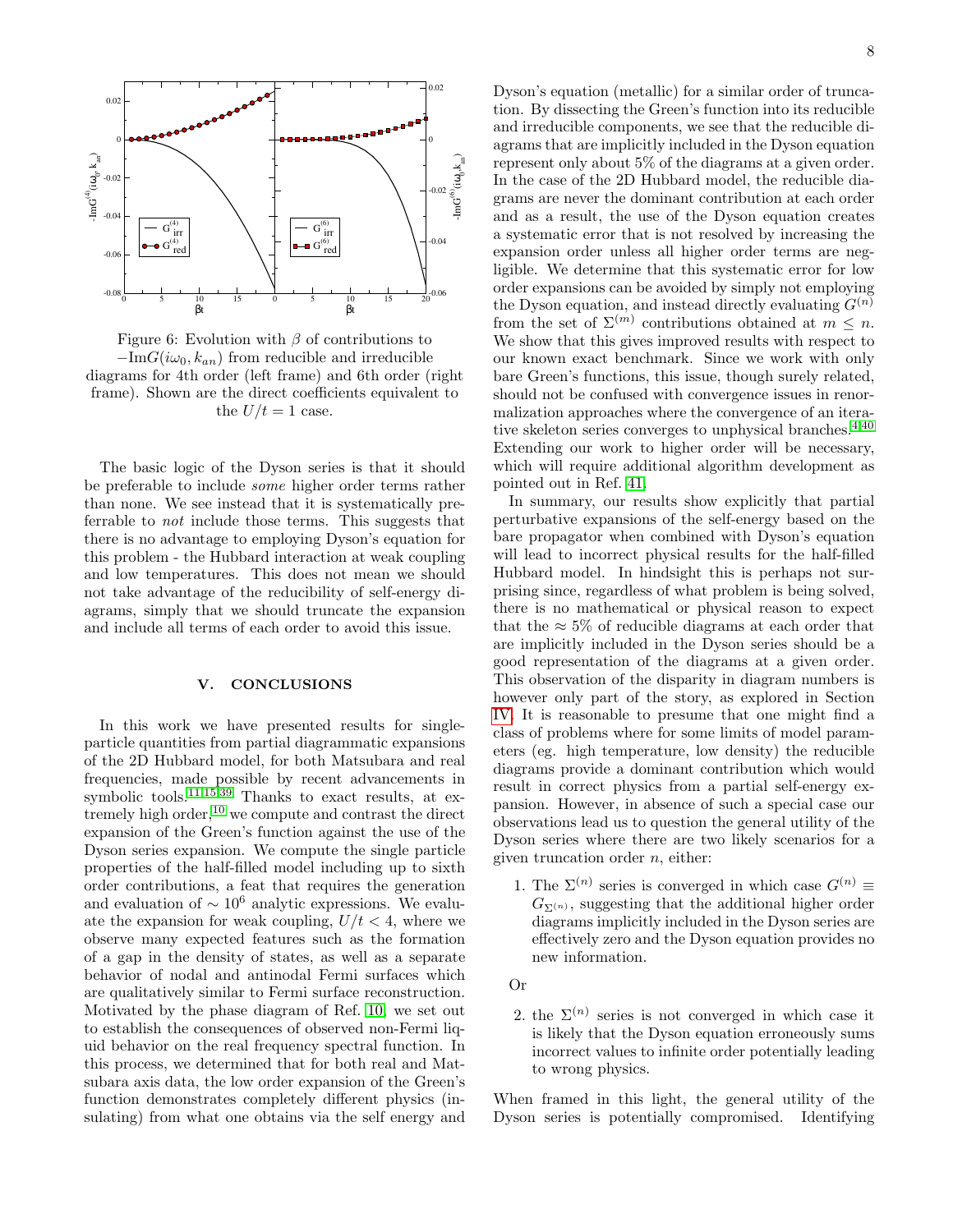classes of problems where the Dyson series for partial diagrammatic expansions is guaranteed to lead to correct physics could represent a fruitful direction of future study.

#### ACKNOWLEDGMENTS

JPFL and GTA acknowledge the support of the Natural Sciences and Engineering Research Council of Canada (NSERC) (RGPIN-2017-04253 and RGPIN-2015-04306). Computational resources were provided by ACENET and Compute Canada. Our Monte Carlo codes make use of the open source ALPSCore framework<sup>[42,](#page-8-39)[43](#page-9-0)</sup>.

- <span id="page-8-0"></span>∗ [jleblanc@mun.ca](mailto:jleblanc@mun.ca)
- <span id="page-8-1"></span> $^1$  E. Gull, A. J. Millis, A. I. Lichtenstein, A. N. Rubtsov, M. Troyer, and P. Werner, [Rev. Mod. Phys.](http://dx.doi.org/ 10.1103/RevModPhys.83.349) 83, 349 [\(2011\).](http://dx.doi.org/ 10.1103/RevModPhys.83.349)
- <span id="page-8-2"></span><sup>2</sup> J. Li, M. Wallerberger, and E. Gull, [Phys. Rev. Research](http://dx.doi.org/10.1103/PhysRevResearch.2.033211) 2[, 033211 \(2020\).](http://dx.doi.org/10.1103/PhysRevResearch.2.033211)
- <span id="page-8-3"></span><sup>3</sup> E. Cocchi, L. A. Miller, J. H. Drewes, M. Koschorreck, D. Pertot, F. Brennecke, and M. Köhl, [Phys. Rev. Lett.](http://dx.doi.org/ 10.1103/PhysRevLett.116.175301) 116[, 175301 \(2016\).](http://dx.doi.org/ 10.1103/PhysRevLett.116.175301)
- <span id="page-8-4"></span><sup>4</sup> E. Kozik, M. Ferrero, and A. Georges, [Phys. Rev. Lett.](http://dx.doi.org/10.1103/PhysRevLett.114.156402) 114[, 156402 \(2015\).](http://dx.doi.org/10.1103/PhysRevLett.114.156402)
- <span id="page-8-5"></span>5 J. Gukelberger, L. Huang, and P. Werner, [Phys. Rev. B](http://dx.doi.org/10.1103/PhysRevB.91.235114) 91[, 235114 \(2015\).](http://dx.doi.org/10.1103/PhysRevB.91.235114)
- <span id="page-8-6"></span> $6$  M. Shishkin and G. Kresse, [Phys. Rev. B](http://dx.doi.org/10.1103/PhysRevB.75.235102)  $75$ , 235102 [\(2007\).](http://dx.doi.org/10.1103/PhysRevB.75.235102)
- <span id="page-8-7"></span> $7$  M. Grumet, P. Liu, M. Kaltak, J. c. v. Klimeš, and G. Kresse, Phys. Rev. B 98[, 155143 \(2018\).](http://dx.doi.org/ 10.1103/PhysRevB.98.155143)
- <span id="page-8-8"></span><sup>8</sup> K. Chen and K. Haule, [Nature communications](http://dx.doi.org/10.1038/s41467-019-11708-6) 10, 3725 [\(2019\),](http://dx.doi.org/10.1038/s41467-019-11708-6) 31427574[pmid].
- <span id="page-8-9"></span> $9$  T. Schäfer, N. Wentzell, F. Šimkovic, Y.-Y. He, C. Hille, M. Klett, C. J. Eckhardt, B. Arzhang, V. Harkov, F. m. c.-M. Le Régent, A. Kirsch, Y. Wang, A. J. Kim, E. Kozik, E. A. Stepanov, A. Kauch, S. Andergassen, P. Hansmann, D. Rohe, Y. M. Vilk, J. P. F. LeBlanc, S. Zhang, A.-M. S. Tremblay, M. Ferrero, O. Parcollet, and A. Georges, [Phys.](http://dx.doi.org/10.1103/PhysRevX.11.011058) Rev. X 11[, 011058 \(2021\).](http://dx.doi.org/10.1103/PhysRevX.11.011058)
- <span id="page-8-10"></span> $^{10}$  F. Šimkovic, J. P. F. LeBlanc, A. J. Kim, Y. Deng, N. V. Prokof'ev, B. V. Svistunov, and E. Kozik, [Phys. Rev. Lett.](http://dx.doi.org/10.1103/PhysRevLett.124.017003) 124[, 017003 \(2020\).](http://dx.doi.org/10.1103/PhysRevLett.124.017003)
- <span id="page-8-11"></span><sup>11</sup> A. Taheridehkordi, S. H. Curnoe, and J. P. F. LeBlanc, Phys. Rev. B 99[, 035120 \(2019\).](http://dx.doi.org/10.1103/PhysRevB.99.035120)
- <span id="page-8-12"></span><sup>12</sup> S. Shinkai, H. Ikeda, and K. Yamada, J. Phys. Soc. Jpn. 74, 2592 (2005).
- <span id="page-8-13"></span><sup>13</sup> J. P. F. LeBlanc, A. E. Antipov, F. Becca, I. W. Bulik, G. K.-L. Chan, C.-M. Chung, Y. Deng, M. Ferrero, T. M. Henderson, C. A. Jiménez-Hoyos, E. Kozik, X.-W. Liu, A. J. Millis, N. V. Prokof'ev, M. Qin, G. E. Scuseria, H. Shi, B. V. Svistunov, L. F. Tocchio, I. S. Tupitsyn, S. R. White, S. Zhang, B.-X. Zheng, Z. Zhu, and E. Gull (Simons Collaboration on the Many-Electron Problem), [Phys.](http://dx.doi.org/10.1103/PhysRevX.5.041041) Rev. X 5[, 041041 \(2015\).](http://dx.doi.org/10.1103/PhysRevX.5.041041)
- <span id="page-8-14"></span> $^{14}$  K. V. Houcke, E. Kozik, N. Prokof'ev, and B. Svistunov, [Physics Procedia](http://dx.doi.org/https://doi.org/10.1016/j.phpro.2010.09.034) 6, 95 (2010).
- <span id="page-8-15"></span><sup>15</sup> A. Taheridehkordi, S. H. Curnoe, and J. P. F. LeBlanc, Phys. Rev. B 101[, 125109 \(2020\).](http://dx.doi.org/10.1103/PhysRevB.101.125109)
- <span id="page-8-16"></span><sup>16</sup> R. Levy, J. P. F. LeBlanc, and E. Gull, [Comp. Phys.](http://dx.doi.org/10.1016/j.cpc.2017.01.018) Comm. 215[, 149 \(2017\).](http://dx.doi.org/10.1016/j.cpc.2017.01.018)
- <sup>17</sup> M. Jarrell and J. Gubernatis, [Physics Reports](http://dx.doi.org/ https://doi.org/10.1016/0370-1573(95)00074-7) **269**, 133 [\(1996\).](http://dx.doi.org/ https://doi.org/10.1016/0370-1573(95)00074-7)
- <span id="page-8-17"></span> $18$  J. Fei, C.-N. Yeh, and E. Gull, [Phys. Rev. Lett.](http://dx.doi.org/ 10.1103/PhysRevLett.126.056402) 126, [056402 \(2021\).](http://dx.doi.org/ 10.1103/PhysRevLett.126.056402)
- <span id="page-8-18"></span> $19$  F. Šimkovic and E. Kozik, [Phys. Rev. B](http://dx.doi.org/ 10.1103/PhysRevB.100.121102) 100, 121102 [\(2019\).](http://dx.doi.org/ 10.1103/PhysRevB.100.121102)
- <span id="page-8-19"></span><sup>20</sup> A. Moutenet, W. Wu, and M. Ferrero, Physical Review B 97, 085117 (2018).
- <span id="page-8-20"></span><sup>21</sup> J. Vucicevic, P. Stipsic, and M. Ferrero, arXiv:2011.08226 (2020).
- <span id="page-8-21"></span> $22\,$  J. Vu $\check{c}$ ičević, P. Stipsić, and M. Ferrero, [Phys. Rev. Re](http://dx.doi.org/10.1103/PhysRevResearch.3.023082)search 3[, 023082 \(2021\).](http://dx.doi.org/10.1103/PhysRevResearch.3.023082)
- <span id="page-8-22"></span> $23$  B. Arzhang, A. E. Antipov, and J. P. F. LeBlanc, [Phys.](http://dx.doi.org/10.1103/PhysRevB.101.014430) Rev. B 101[, 014430 \(2020\).](http://dx.doi.org/10.1103/PhysRevB.101.014430)
- <span id="page-8-23"></span> $^{24}$  R. Rossi, [Phys. Rev. Lett.](http://dx.doi.org/10.1103/PhysRevLett.119.045701) 119, 045701 (2017).
- <span id="page-8-24"></span> $^{25}$  H. Park, K. Haule, and G. Kotliar, [Phys. Rev. Lett.](http://dx.doi.org/10.1103/PhysRevLett.101.186403)  $101$ , [186403 \(2008\).](http://dx.doi.org/10.1103/PhysRevLett.101.186403)
- <span id="page-8-25"></span><sup>26</sup> O. Fischer, M. Kugler, I. Maggio-Aprile, C. Berthod, and C. Renner, [Rev. Mod. Phys.](http://dx.doi.org/ 10.1103/RevModPhys.79.353) 79, 353 (2007).
- <span id="page-8-26"></span><sup>27</sup> J. P. Carbotte, [Rev. Mod. Phys.](http://dx.doi.org/10.1103/RevModPhys.62.1027) 62, 1027 (1990).
- <span id="page-8-27"></span><sup>28</sup> K. H. Benneman and J. B. Ketterson, Superconductivity: Conventional and Unconventional Superconductors (Springer-Verlag Berlin Heidelberg, 2008).
- <span id="page-8-28"></span> $29$  O. Gunnarsson, T. Schäfer, J. P. F. LeBlanc, E. Gull, J. Merino, G. Sangiovanni, G. Rohringer, and A. Toschi, [Phys. Rev. Lett.](http://dx.doi.org/ 10.1103/PhysRevLett.114.236402) 114, 236402 (2015).
- <span id="page-8-29"></span><sup>30</sup> K.-Y. Yang, T. M. Rice, and F.-C. Zhang, [Phys. Rev. B](http://dx.doi.org/10.1103/PhysRevB.73.174501) 73[, 174501 \(2006\).](http://dx.doi.org/10.1103/PhysRevB.73.174501)
- <sup>31</sup> T. M. Rice, K.-Y. Yang, and F. C. Zhang, [Reports on](http://dx.doi.org/10.1088/0034-4885/75/1/016502) [Progress in Physics](http://dx.doi.org/10.1088/0034-4885/75/1/016502) 75, 016502 (2011).
- <sup>32</sup> J. P. F. LeBlanc, J. P. Carbotte, and E. J. Nicol, [Phys.](http://dx.doi.org/10.1103/PhysRevB.81.064504) Rev. B 81[, 064504 \(2010\).](http://dx.doi.org/10.1103/PhysRevB.81.064504)
- <span id="page-8-30"></span><sup>33</sup> J. P. F. LeBlanc, New Journal of Physics 16, 113034 (2014).
- <span id="page-8-31"></span><sup>34</sup> I. Ivantsov, A. Ferraz, and E. Kochetov, [Phys. Rev. B](http://dx.doi.org/10.1103/PhysRevB.98.214511) 98, [214511 \(2018\).](http://dx.doi.org/10.1103/PhysRevB.98.214511)
- <span id="page-8-32"></span><sup>35</sup> I. Osborne, T. Paiva, and N. Trivedi, arXiv:2001.07197 (2020).
- <span id="page-8-33"></span> $36$  W. Wu, M. S. Scheurer, S. Chatterjee, S. Sachdev, A. Georges, and M. Ferrero, [Phys. Rev. X](http://dx.doi.org/ 10.1103/PhysRevX.8.021048) 8, 021048 [\(2018\).](http://dx.doi.org/ 10.1103/PhysRevX.8.021048)
- <span id="page-8-34"></span><sup>37</sup> I. M. Vishik, W. S. Lee, R.-H. He, M. Hashimoto, Z. Hussain, T. P. Devereaux, and Z.-X. Shen, [New Journal of](http://dx.doi.org/ 10.1088/1367-2630/12/10/105008) Physics 12[, 105008 \(2010\).](http://dx.doi.org/ 10.1088/1367-2630/12/10/105008)
- <span id="page-8-35"></span> $^{38}\,$  P. E. C. Ashby and J. P. Carbotte, [Phys. Rev. B](http://dx.doi.org/10.1103/PhysRevB.87.014514)  $\bf 87,014514$ [\(2013\).](http://dx.doi.org/10.1103/PhysRevB.87.014514)
- <span id="page-8-36"></span><sup>39</sup> A. Taheridehkordi, S. H. Curnoe, and J. P. F. LeBlanc, Phys. Rev. B 102[, 045115 \(2020\).](http://dx.doi.org/10.1103/PhysRevB.102.045115)
- <span id="page-8-37"></span><sup>40</sup> W. Tarantino, P. Romaniello, J. A. Berger, and L. Reining, Phys. Rev. B 96[, 045124 \(2017\).](http://dx.doi.org/10.1103/PhysRevB.96.045124)
- <span id="page-8-38"></span><sup>41</sup> I. S. Tupitsyn, A. M. Tsvelik, R. M. Konik, and N. V. Prokof'ev, arXiv:2102.11418 (2021).
- <span id="page-8-39"></span><sup>42</sup> A. Gaenko, A. Antipov, G. Carcassi, T. Chen, X. Chen, Q. Dong, L. Gamper, J. Gukelberger, R. Igarashi, S. Iskakov, M. Könz, J. LeBlanc, R. Levy, P. Ma, J. Paki,